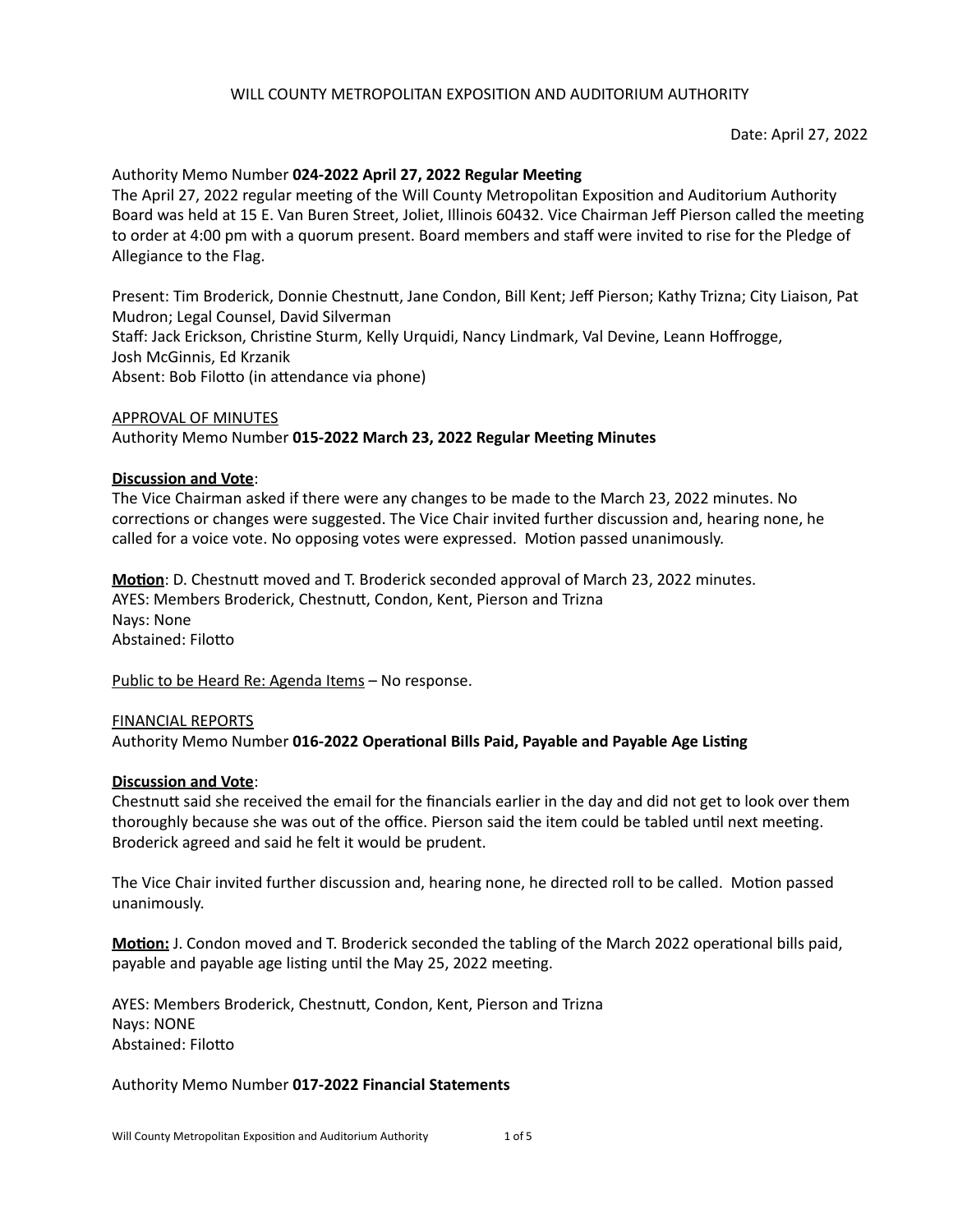## **Discussion and Vote:**

The Board agreed to table the March 2022 financial statements until the next meeting in order to give members a chance to review the statements.

The Vice Chair invited further discussion and, hearing none, he directed roll to be called. Motion passed unanimously.

**Motion**: J. Condon moved and T. Broderick seconded the tabling of the March 2022 financial statements until the May 25, 2022 meeting.

AYES: Members Broderick, Chestnutt, Condon, Kent, Pierson and Trizna Nays: NONE Abstained: Filotto

Authority Memo Number **018-2022 Lobbyist Contract**

#### **Discussion and Vote:**

Devine reminded the Board that the members were in agreement to renew the contract but when to start it was undecided. Chestnutt said that she was in favor of starting it on July 1<sup>st</sup> with the new fiscal year. Filotto said that he was in agreement with the July  $1<sup>st</sup>$  date. Broderick asked if the terms and conditions were the same. Devine said they were.

The Vice Chair invited further discussion and, hearing none, he directed roll to be called. Motion passed unanimously.

**Motion**: T. Broderick moved and J. Condon seconded the reinitiating of the lobbyist contract effective July 1, 2022.

AYES: Members Broderick, Chestnutt, Condon, Kent, Pierson and Trizna Nays: NONE Abstained: Filotto

Authority Memo Number 019-2022 Theatrical Light Connection Quote for LED Lighting Package

## **Discussion:**

The Vice Chair said the item was not put out for bid and had to be pulled from the agenda. Silverman confirmed that anything over \$10,000 must be put up for bid. Pierson said it will be pulled from the agenda and the board can follow up with it at the next meeting.

## Authority Memo Number 020-2022 VenuWorks Contract Renewal

#### **Discussion:**

The Vice Chair told the Board that he and Chestnutt would be meeting with VenuWorks soon to negotiate the new contract. He asked for input from the members. Condon said that she asked Hernandez for a settlements report on food & beverage and management fees. She wanted to know where the strongest dollars were spent and was wondering if some of those dollars could be negotiated. Devine said that the Rialto currently has no say in the shows that are booked. She said that we should be able to turn down shows that we know will not do well in this market. She said that we could look to make such shows a rental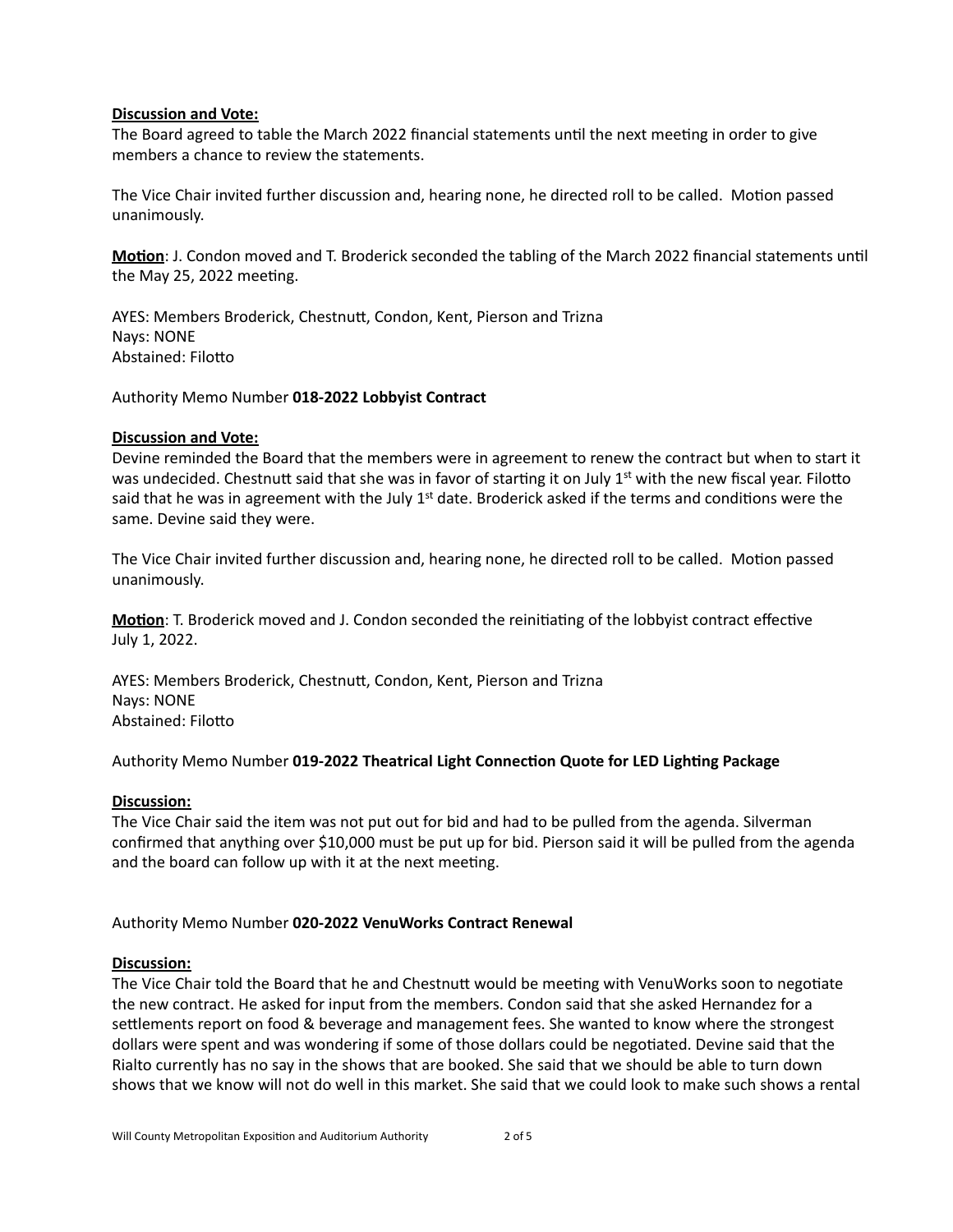to ensure that we make enough to cover our expenses. Chestnutt said she would like to see the 10% charge on sponsorships be totally eliminated. She added that VenuWorks does not drive sponsorships. She feels that the dedicated sponsors and volunteers who are committed to the support of the theatre want their money to go back into the theatre. Ericksen said that during the pandemic, VenuWorks did not get any money from sponsorships. Condon noted that VenuWorks only got money from sponsorship dollars in 2019. They received nothing in 2021 or 2022. Pierson felt that the language should be eliminated from the contract since it hasn't been practiced. Devine suggested that VenuWorks should only get a commission on the shows that they bring in. She thought this could be a compromise. Filotto asked when Pierson and Chestnutt would be meeting with VenuWorks. Pierson said he would be talking with them the next day, on April 28<sup>th</sup>. He said he did not meet with VenuWorks since the Board did not have an opportunity to discuss the contract together. Filotto felt that the concerns had been discussed and it was time to move forward with the negotiations.

## Authority Memo Number **021-2022 Tyus Lease**

## **Discussion:**

The Vice Chair let the Board know that Mr. Tyus had passed away and the Board would be unlikely to pursue any further action. Devine said that the office space was cleaned out by Mr. Tyus's son and he had asked about the security deposit. She told him that as it was so long ago, it was probably a minimal amount and the unpaid rent was much more. She did not feel that it was worth going after the estate. Silverman said there might not be anything left in the company to pay the rent. Chestnutt thought that it would not be wise to go after the unpaid rent. Broderick thought that the \$30,000 should not be written off. He thought it was only fair to the business. Silverman said that he can talk to the family to see if they could provide tax records for the business.

## Authority Memo Number 022-2022 AudioPhil's Lease Extension

# **Discussion and Vote:**

Devine said the Board is good to proceed with the lease extension for AudioPhil's. She said they have approved a two year lease with a two year option at a 6% increase for each year. The new lease is ready to be signed.

The Vice Chair invited further discussion and, hearing none, he directed roll to be called. Motion passed unanimously.

**Motion:** J. Condon moved and B. Kent seconded approval of the Lease Extension for AudioPhil's. AYES: Members Broderick, Chestnutt, Condon, Kent, Pierson and Trizna Nays: NONE Abstained: Filotto

## Authority Memo Number **023-2022 Brauer Lease**

## **Discussion and Vote:**

Devine told the Board that she approached Dr. Brauer with the same terms for a lease extension – two year extension with an option to extend for two years and a 6% yearly increase. She said he was reluctant to do so given the problems he has had in the past. Devine explained to the Board that the cleaning company is very inconsistent with cleaning Dr. Brauer's office. She said that she did the cleaning of the office during the pandemic. She said that Dr. Brauer was willing to extend his lease for one more year at the same terms to see how a new director and cleaning company will handle the situation. She said that he has been very patient with all the disruptions and she supported extending his lease for one more year at the same terms.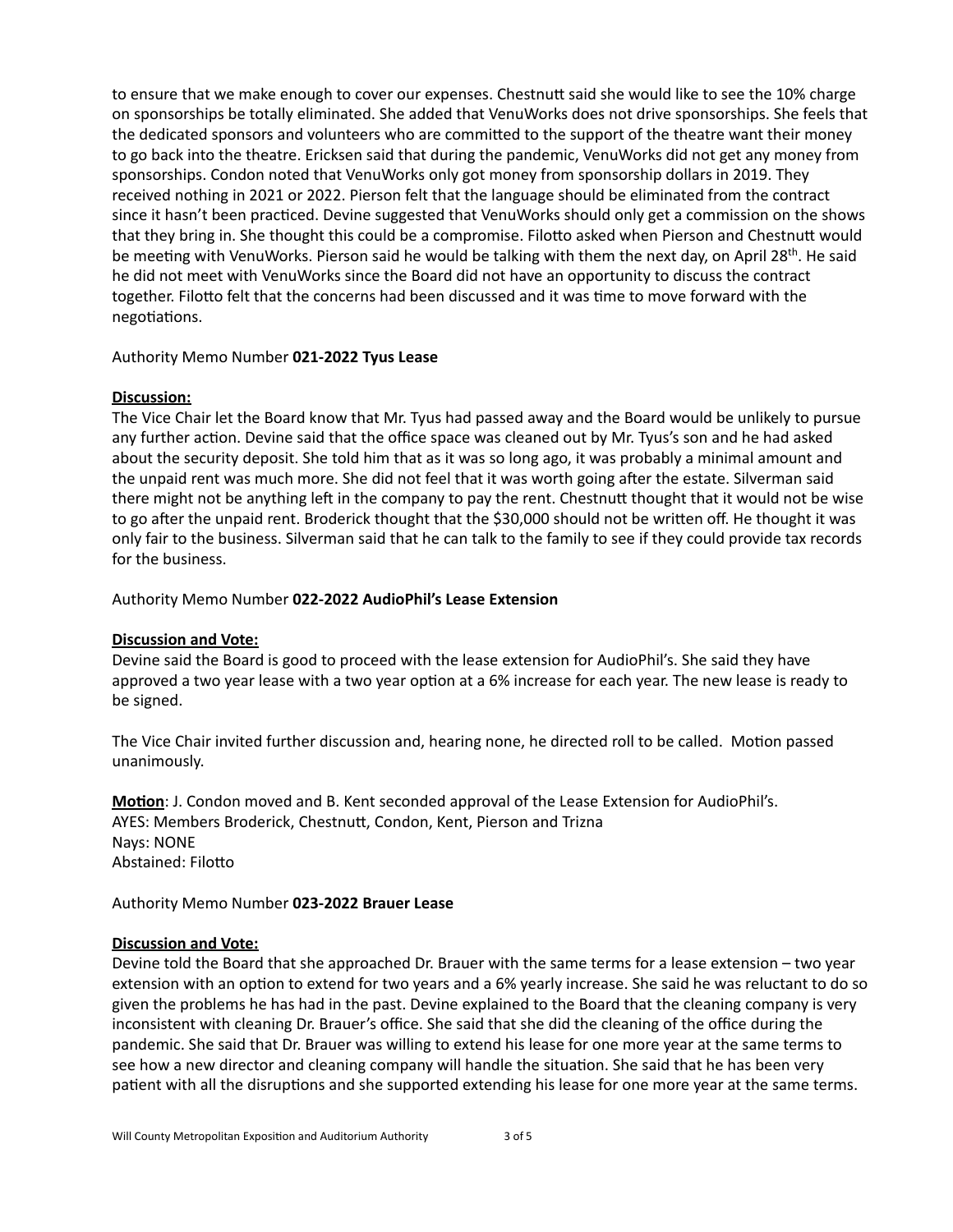The Vice Chair invited further discussion and, hearing none, he directed roll to be called. Motion passed unanimously.

**Motion**: K. Trizna moved and B. Kent seconded approval of the one year lease extension at the same term for Dr. Brauer. AYES: Members Broderick, Chestnutt, Condon, Kent, Pierson and Trizna Nays: NONE Abstained: Filotto

## **EXECUTIVE REPORTS**

**RSTF Report:** Condon reported that the Foundation Board is starting its planning for Home for the Holidays. She said that they are looking at hosting a Monday evening event that will include a show in the theater and be more of a family night. She said that the Foundation is planning a dinner for the Rialto volunteers on September 22, 2022. The Foundation Board would also like to acknowledge different groups with various awards, such as sponsors. Ericksen said there will be an executive meeting in June to talk about the marketing strategy for Home for the Holidays. He said an additional date was added to Merry Little Soiree, which will now be three nights. He said another St. Patrick's Day event has been scheduled for March 16, 2023. He believes that this event will be even more profitable since it will be held before St. Patrick's Day.

**Executive Director's Report**: Ericksen told the Board that he took Rod Tonelli, Priscilla Cordero and Katie Smith from the City through the north side of the building recently. He said they are looking at it for residential development. He also said that Nick Palmer with the County is interested in planning an event with other County officials at the Rialto. Filotto said they were interested in a bus tour of Centerpoint Properties and then a tour of the Rialto. Ericksen told the Board that on April 24<sup>th</sup>, one of three transformers to the building was blown out by a squirrel. The Rainbow National Dance Competition was being hosted in the building at the time of the outage. He wanted the Board to know how professionally the staff and volunteers handled the situation. He said there was a 60-90 minute delay but the dance competition was able to continue. Building Engineer, Ed Krzanik, said that a ComEd repair crew came within 30 minutes and fixed the transformer. He added that an electrician from Green Electric looked everything over afterwards and believes there may be an issue with the insulation on the wires outside the building. Krzanik said that it would be ComEd's responsibility to repair the wires. Broderick asked about the status of the green room. Devine said that it is completely finished.

## **Chairman's Report:** No reports.

## **Committee Reports:** No reports.

## PUBLIC TO BE HEARD

Mudron introduced Kevin Sing to the Board. He is a new hire at the City and is in Jim Ghedotte's office. Mudron requested that a copy of the financial reports also be sent to Sing before meetings.

Foundation Board member, Dale Evans, informed the Board that the Foundation is beginning the planning for the Rialto's 100 year celebration. He said the Foundation would like a member from the Board to help with the planning. He also asked to have access to the archives and historical photos. The Board agreed to both requests. Evans said the Foundation is going to apply for a commemorative stamp of the Rialto with the US Postal Service since Route 66 will also be celebrating its 100 year anniversary. Deadline to submit a